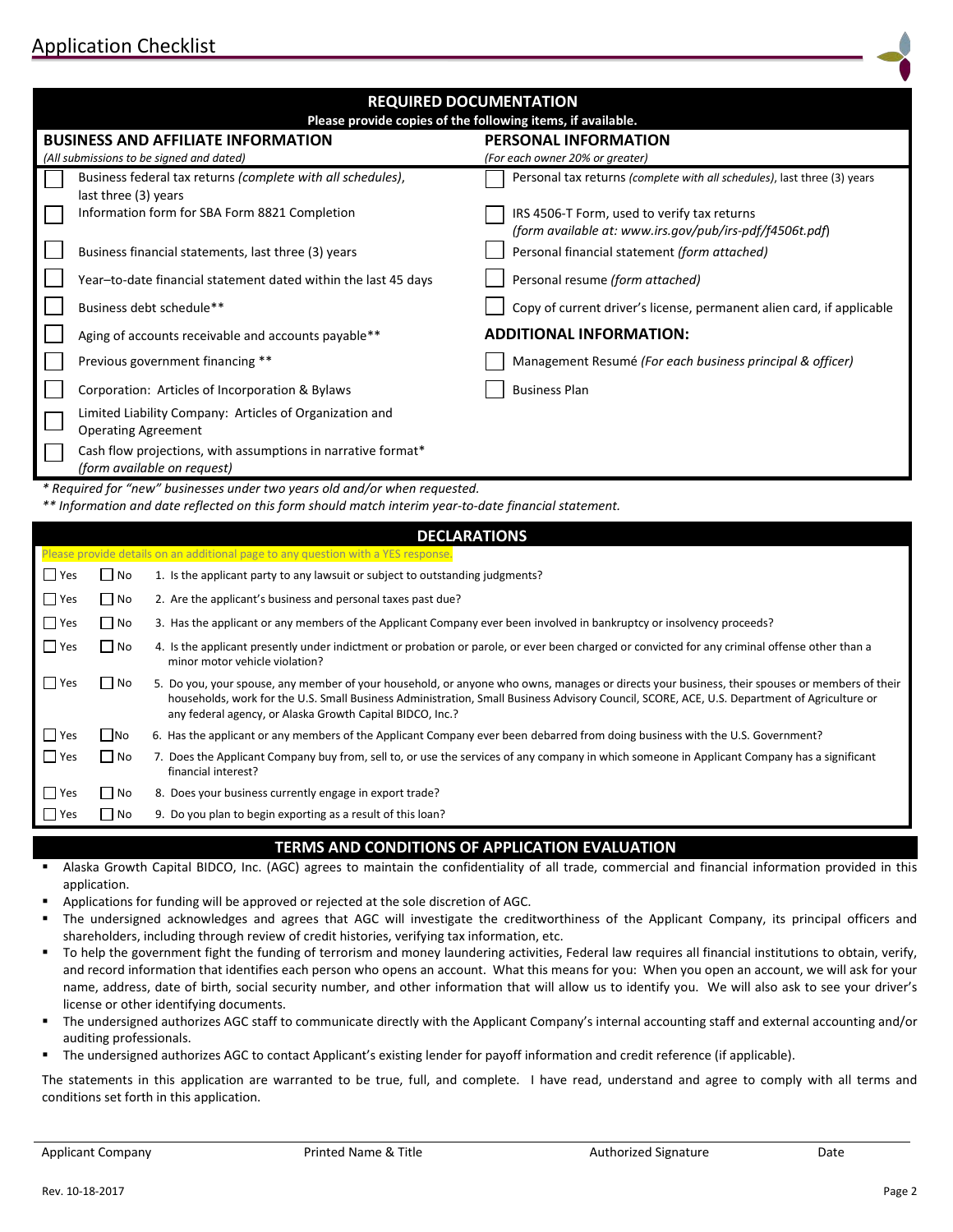| 0.00   | 0.00   |
|--------|--------|
|        | 0.00   |
| 0.00   | 0.00   |
| 0.00   | 0.00   |
| 0.00   | 0.00   |
| 0.00   | 0.00   |
| 0.00   | 0.00   |
| 0.00   | 0.00   |
| 0.00   | 0.00   |
| 0.00   | 0.00   |
| \$0.00 | \$0.00 |
|        |        |